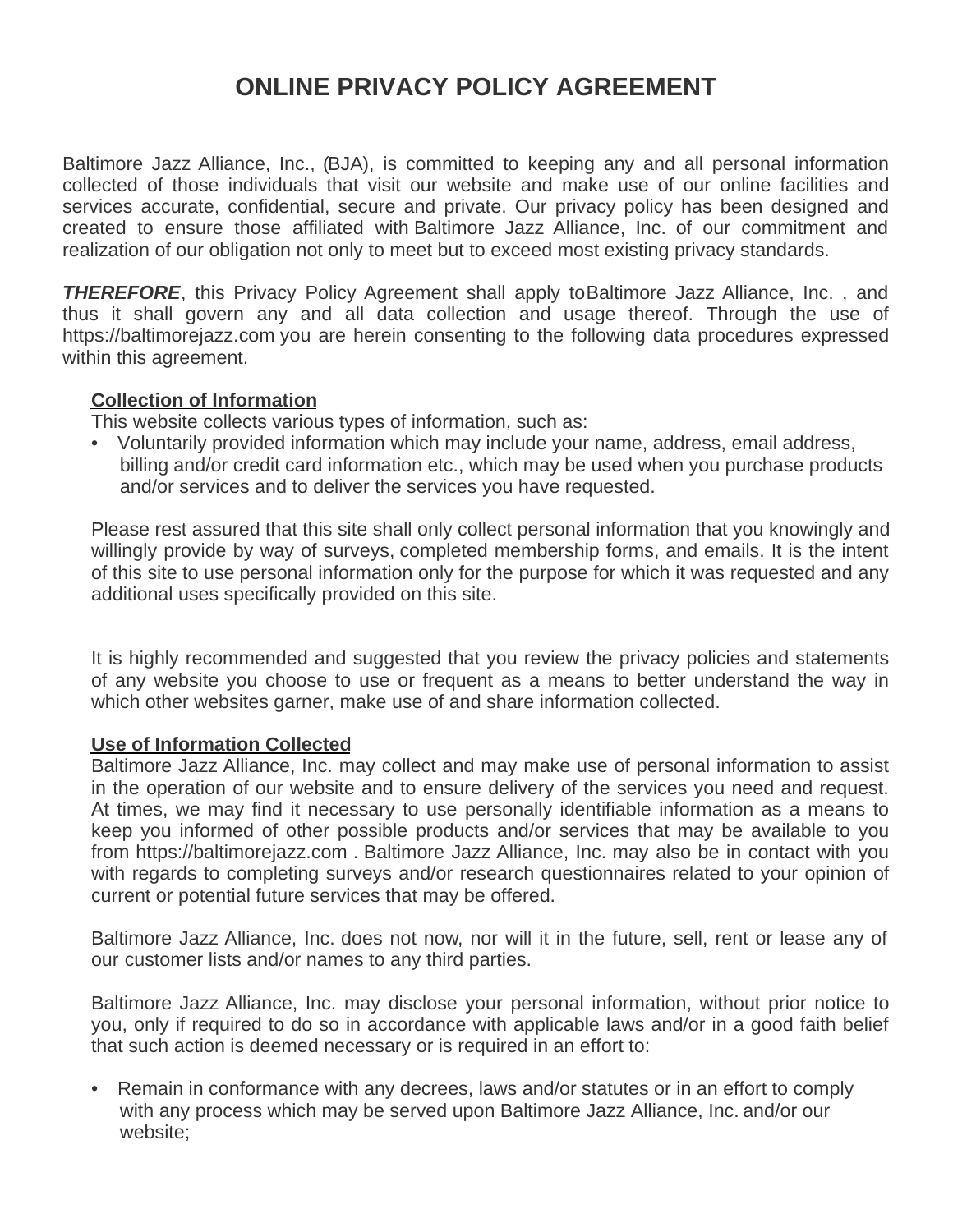- Maintain, safeguard and/or preserve all the rights and/or property of Baltimore Jazz Alliance, Inc.; and
- Perform under demanding conditions in an effort to safeguard the personal safety of users of https://baltimorejazz.com and/or the general public.

# **Children Under Age of 13**

Baltimore Jazz Alliance, Inc. does not knowingly collect personal identifiable information from children under the age of thirteen (13) without verifiable parental consent. If it is determined that such information has been inadvertently collected on anyone under the age of thirteen (13), we shall immediately take the necessary steps to ensure that such information is deleted from our system's database. Anyone under the age of thirteen (13) must seek and obtain parent or guardian permission to use this website.

## **Unsubscribe or Opt-Out**

All users and/or visitors to our website have the option to discontinue receiving communication from us and/or reserve the right to discontinue receiving communications by way of email or newsletters. To discontinue or unsubscribe to our website please send an email that you wish to unsubscribe to mailadmin@baltimorejazz.com. If you wish to unsubscribe or opt-out from any third party websites, you must go to that specific website to unsubscribe and/or opt-out.

## **Links to Other Web Sites**

Our website does contain links to affiliate and other websites. Baltimore Jazz Alliance, Inc. does not claim nor accept responsibility for any privacy policies, practices and/or procedures of other such websites. Therefore, we encourage all users and visitors to be aware when they leave our website and to read the privacy statements of each and every website that collects personally identifiable information. The aforementioned Privacy Policy Agreement applies only and solely to the information collected by our website.

## **Security**

Baltimore Jazz Alliance, Inc. shall endeavor and shall take every precaution to maintain adequate physical, procedural and technical security with respect to our offices and information storage facilities so as to prevent any loss, misuse, unauthorized access, disclosure or modification of the user's personal information under our control.

T h e company also uses Secure Socket Layer (SSL) for authentication and private communications in an effort to build users' trust and confidence in the internet and website use by providing simple and secure access and communication of credit card and personal information.

## **Changes to Privacy Policy Agreement**

Baltimore Jazz Alliance, Inc. reserves the right to update and/or change the terms of our privacy policy, and as such we will post those change to our website homepage at https://baltimorejazz.com, so that our users and/or visitors are always aware of the type of information we collect, how it will be used, and under what circumstances, if any, we may disclose such information. If at any point in time Baltimore Jazz Alliance, Inc. decides to make use of any personally identifiable information on file, in a manner vastly different from that which was stated when this information was initially collected, the user or users shall be